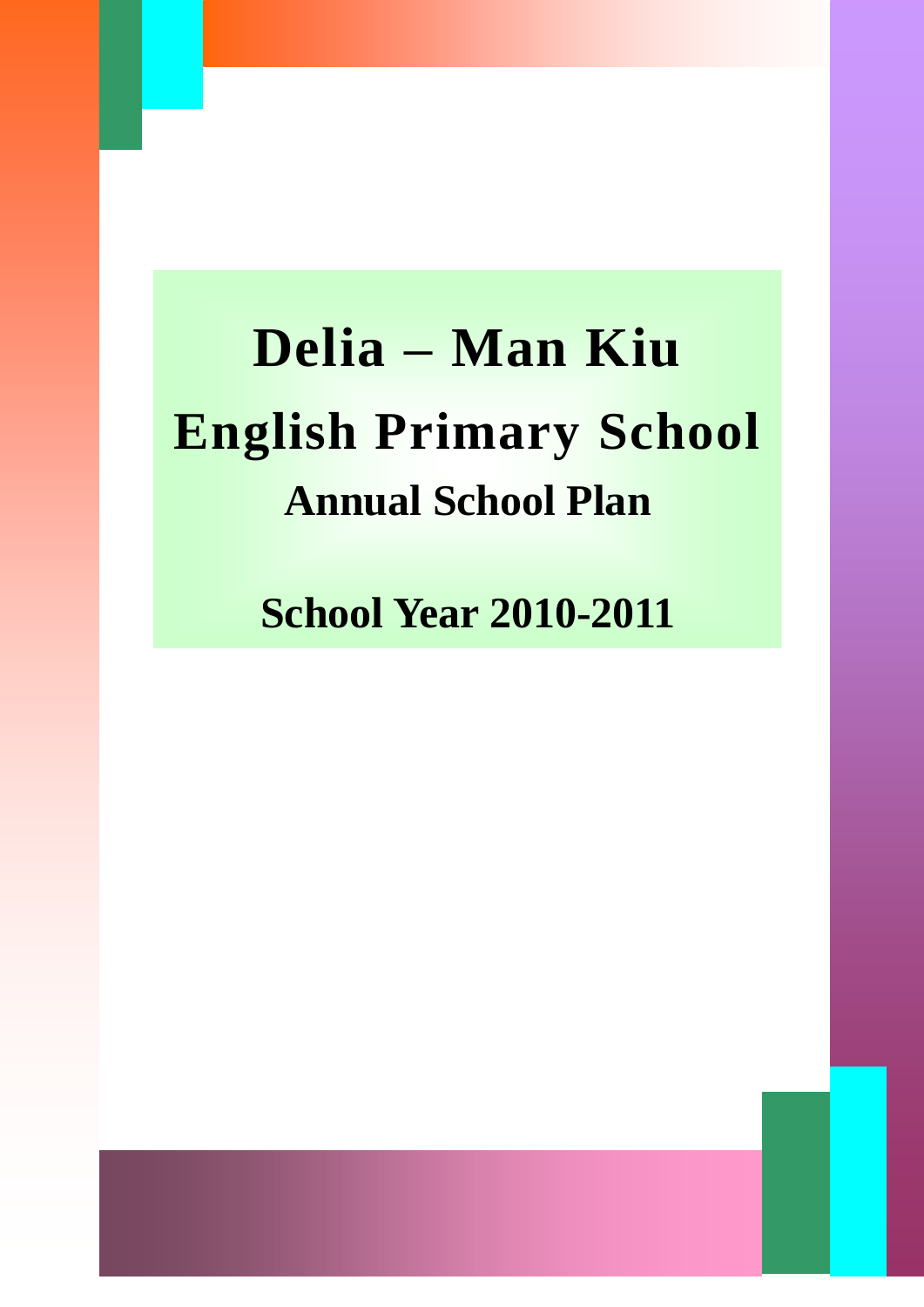### School Vision & Mission

#### **Vision and Mission:**

We envision Delia―Man Kiu English Primary School to become "**OUR HOME**". Of which, students are **O**pen-minded, strive to **U**nderstand people of different cultures and places with mutual **R**espect. Thereafter, achieving a society of **H**armony is students' **O**bligation by fulfilling the virtues of **M**orality and **E**quality.

The school devotes to actualize the vision in accordance with the spirit of school motto "Harmony in Diversity". The school is committed to cater appropriate education for students with diverse needs in knowledge, skills and attitude, despite their ethnicities, beliefs and socioeconomic background.

#### 抱負與使命:

「大家庭」是地利亞–-閩僑英文小學的辦學抱負,旨在培育學生以開放及互相尊重 的態度去了解並欣賞不同文化與地域的人。從而以責任感、道德心和平等觀來創造 和諧社會。

學校本著「和而不同」的校訓精神,致力實現「大家庭」的辦學抱負。不論種族、 信仰和貧富,學校積極針對學生在知識、技能與人格等不同學習需要、為他們提供 適切的培養。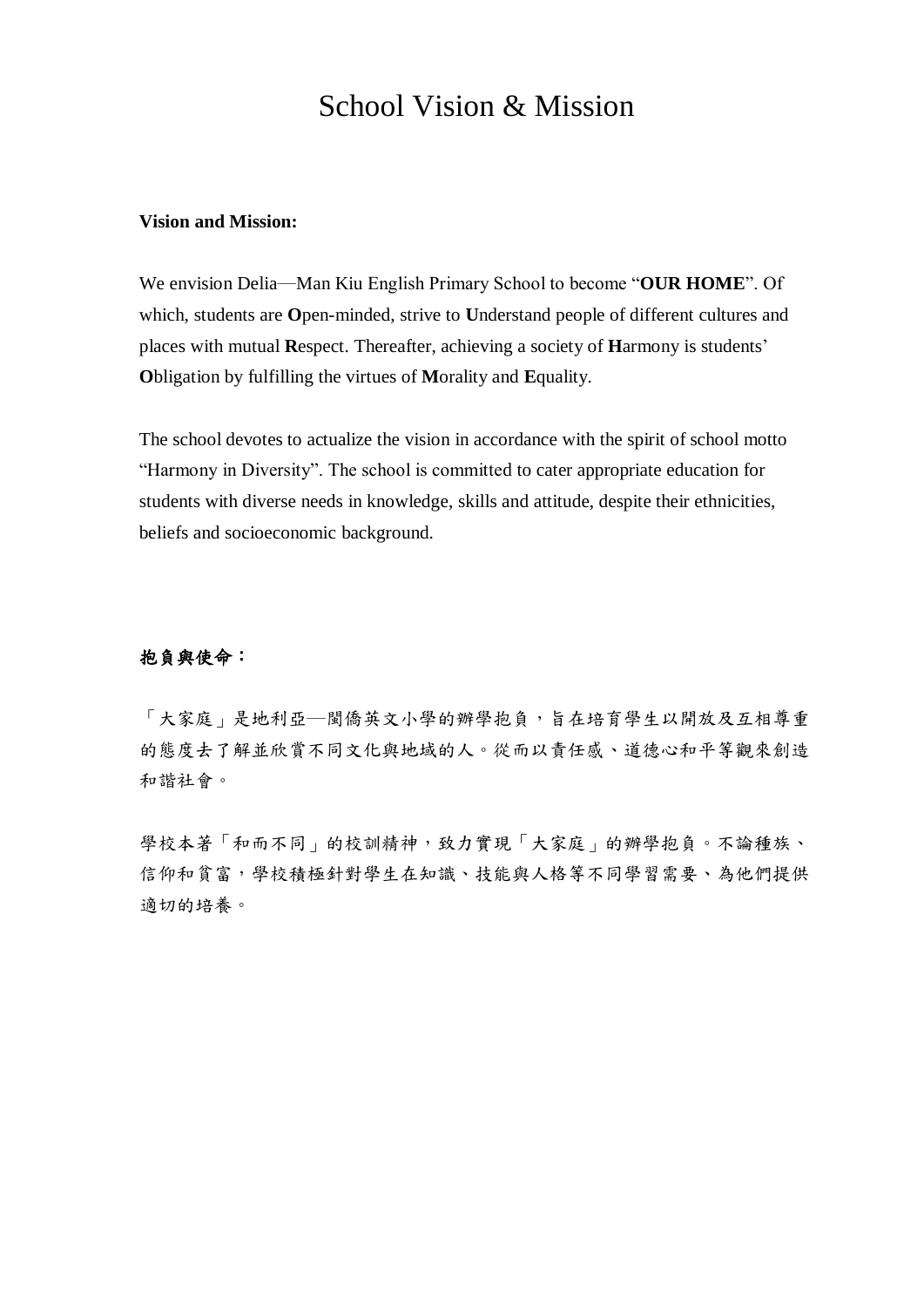# **Delia – Man Kiu English Primary School**

# **Annual School Plan**

**School Year 2010-2011**

## **Major Concerns**

- **1.** Promote partnership between school and parents
- **2.** Increase the effectiveness of teaching and learning in class
- **3.** Enhance students' character as a global citizen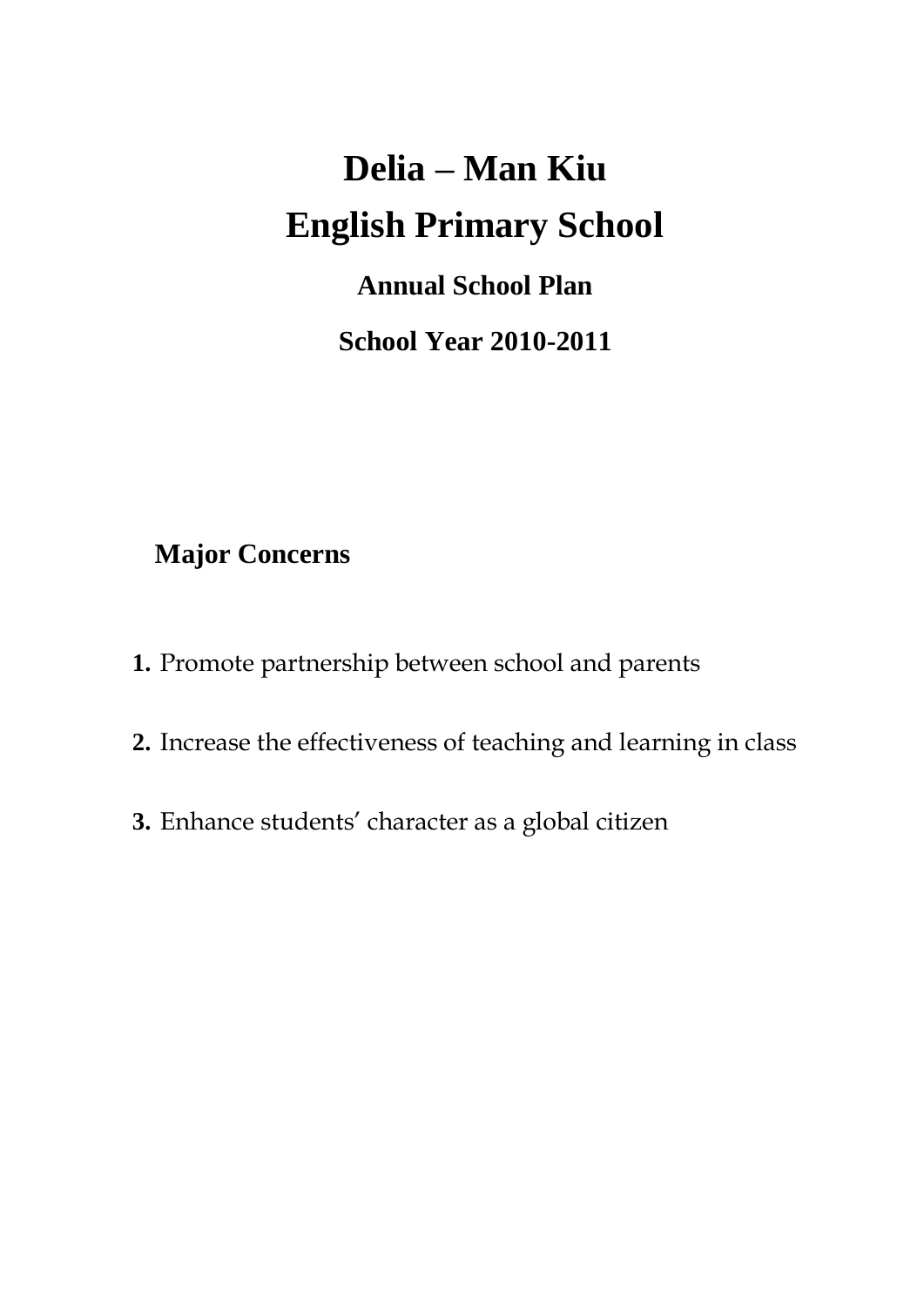| <b>Major Concern</b>                                                            | <b>Strategies</b>                                                                                                                                                                                                        | <b>Success Criteria</b>                                                                                                                                                                                            | <b>Methods</b> of<br><b>Evaluation</b>                                                                                                                                      | People in<br>charge                                                                                                            | <b>Resources</b><br><b>Required</b> |
|---------------------------------------------------------------------------------|--------------------------------------------------------------------------------------------------------------------------------------------------------------------------------------------------------------------------|--------------------------------------------------------------------------------------------------------------------------------------------------------------------------------------------------------------------|-----------------------------------------------------------------------------------------------------------------------------------------------------------------------------|--------------------------------------------------------------------------------------------------------------------------------|-------------------------------------|
| <b>Promote</b><br>partnership<br>between<br>school and<br><i>parents</i>        | Enhance parent education by<br>$\blacksquare$<br>co-organizing workshops with<br>social worker<br>Enhance parents' participation in<br>$\blacksquare$<br>school events.<br>Form the Work Group for PTA<br>$\blacksquare$ | 80% positive feedback<br>$\blacksquare$<br>from parents and<br>teachers in respective<br>questionnaires<br>Establishment of work<br>group for PTA<br>Formulation of PTA<br>constitution                            | Stakeholders' survey<br>$\blacksquare$<br>Questionnaire from<br>$\blacksquare$<br>parents and teachers<br>PTA constitution<br>$\blacksquare$                                | Principal, Vice<br>$\blacksquare$<br>Principal,<br>Public<br>Relations<br>Officer, Social<br>Worker                            | \$4000<br>$\blacksquare$            |
| <b>Increase the</b><br>effectiveness<br>of teaching<br>and learning<br>in class | Streaming students' abilities in<br>$\blacksquare$<br>Chinese and Mathematics to<br>minimize individual differences                                                                                                      | The passing rate of<br>$\blacksquare$<br>students' exams<br>increase<br>TSA results improve<br>٠<br>Teachers can teach<br>$\blacksquare$<br>according to students'<br>abilities and needs                          | <b>Evaluation of</b><br>$\blacksquare$<br>students' exams result<br><b>Evaluation report</b><br>$\blacksquare$<br>from HKAA<br>Teachers'<br>$\blacksquare$<br>questionnaire | Prefect-of-<br>$\blacksquare$<br>studies<br>Chinese<br>$\blacksquare$<br>teachers<br>Mathematics<br>$\blacksquare$<br>teachers | - 1 additional<br>teacher           |
|                                                                                 | Implement cooperative learning in<br>$\blacksquare$<br>classroom to build up supportive<br>measures to assist students in need                                                                                           | Students can learn<br>$\blacksquare$<br>effectively in lessons<br>through the support<br>among one another                                                                                                         | Report from teachers<br>$\blacksquare$<br>through lesson<br>observations<br>Collect teachers and<br>$\blacksquare$<br>students opinions<br>through interview                | Prefect-of-<br>$\blacksquare$<br>studies<br><b>Subject Panel</b><br>Heads                                                      | $\blacksquare$                      |
|                                                                                 | Professional development among<br>$\blacksquare$<br>teachers to enhance teachers'<br>subject knowledge and teaching<br>strategies<br>Sharing of teaching materials<br>among teachers to reduce teachers'<br>workload     | All teachers attend at<br>$\blacksquare$<br>least 3 hours training<br>workshop in one<br>academic year<br>Teachers can prepare at<br>$\blacksquare$<br>least 1 set of teaching<br>materials in every 2<br>chapters | Report from teachers<br>$\blacksquare$<br>at the end of the<br>school year<br>All subjects<br>٠<br>accumulate relevant<br>teaching materials for<br>each level              | Vice Principal<br>$\blacksquare$<br>Prefect-of-<br>$\blacksquare$<br>studies<br><b>Subject Panel</b><br>Heads                  | $\blacksquare$                      |